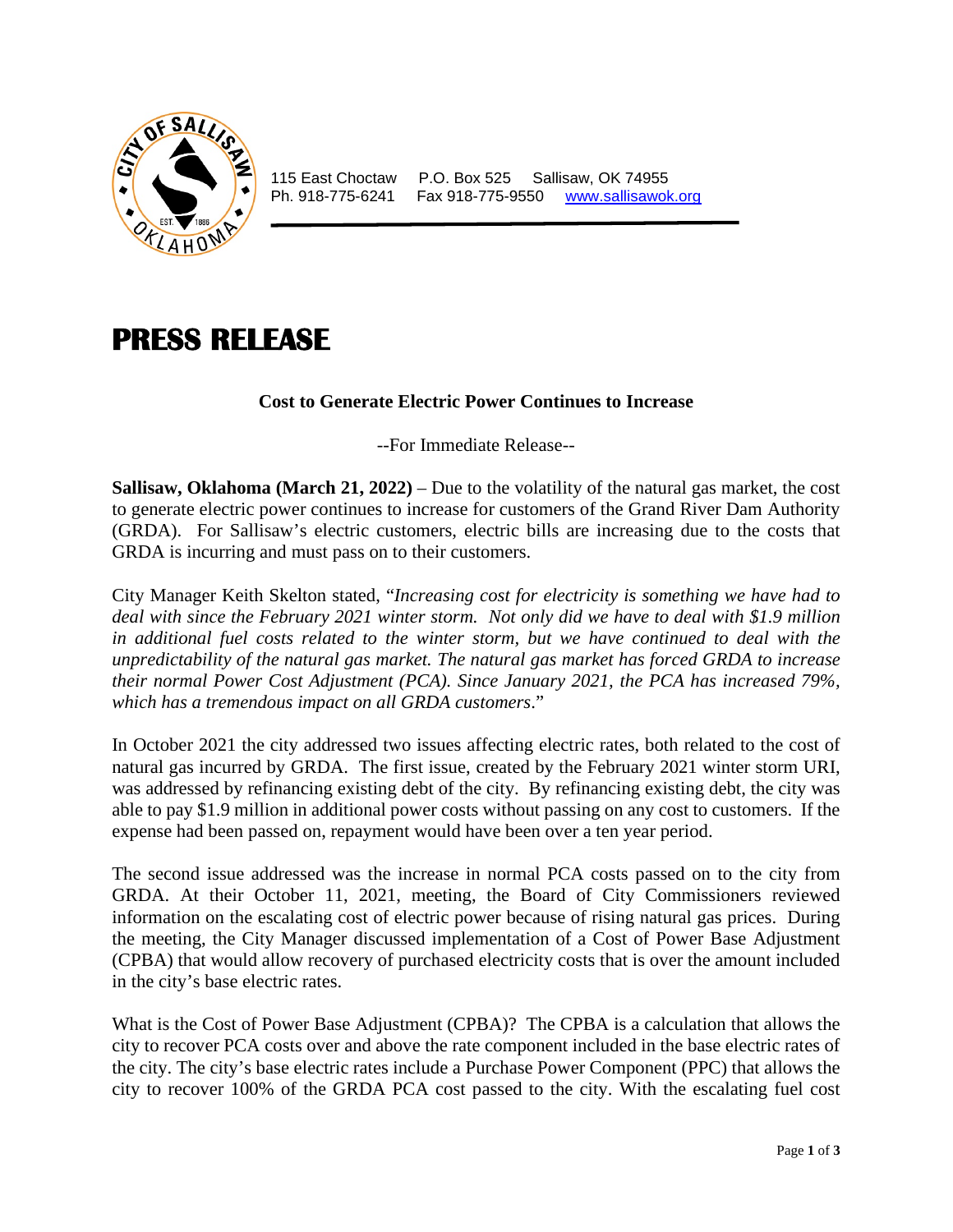GRDA is encountering, the cost of electric being purchased by the city is now surpassing the PPC component in the city's rate structure. In order to recover these costs, the city had to begin adjusting rates monthly. This adjustment calculation shows up as a CPBA line charge on the customer's electric bill. All customers of the city are receiving this charge. This additional cost will decrease as the cost of generation decreases. If the calculation equals the PPC component in the city's base rates, then the CPBA will equal zero.

Skelton commented further, "*We realize that escalating electric costs are not popular among our customers, nor is it with city staff or the Board of City Commissioners. The fact is, GRDA and GRDA communities have no control over these unpredictable costs. Neither entity can absorb the costs and not pass them on to their customers. City staff will continue to work with GRDA and the GRDA Customer Group to explore ways to minimize any of the costs we have to pass on to our customers*."

At the time of the October 21, 2021 meeting, the PCA of GRDA had increased 57% for the time period of February through November of 2021. Jump forward to the April 2022 PCA rate, this cost has now increased 75%.



For more information on natural gas prices, and other factors that may affect the cost of electricity, customers may visit the U.S. Energy Information Administration webpage at www.eia.gov.

## **GRDA Information on Power Cost Adjustment**

With customer input, GRDA first developed its power cost adjustment (PCA) mechanism in the early 1980s, to help stabilize rates. The PCA is designed to recover actual fuel and purchased power costs for all contract sales to its wholesale municipal and other customers. GRDA captures these costs monthly and then recovers them from its customers over a rolling 12 month period to alleviate sharp variances from month to month.

Just as consumers have seen an increase at the gas pump in recent months, the fuel costs associated with generation of electricity have also increased for electric utilities, including GRDA. The increased costs is reflected in the PCA.